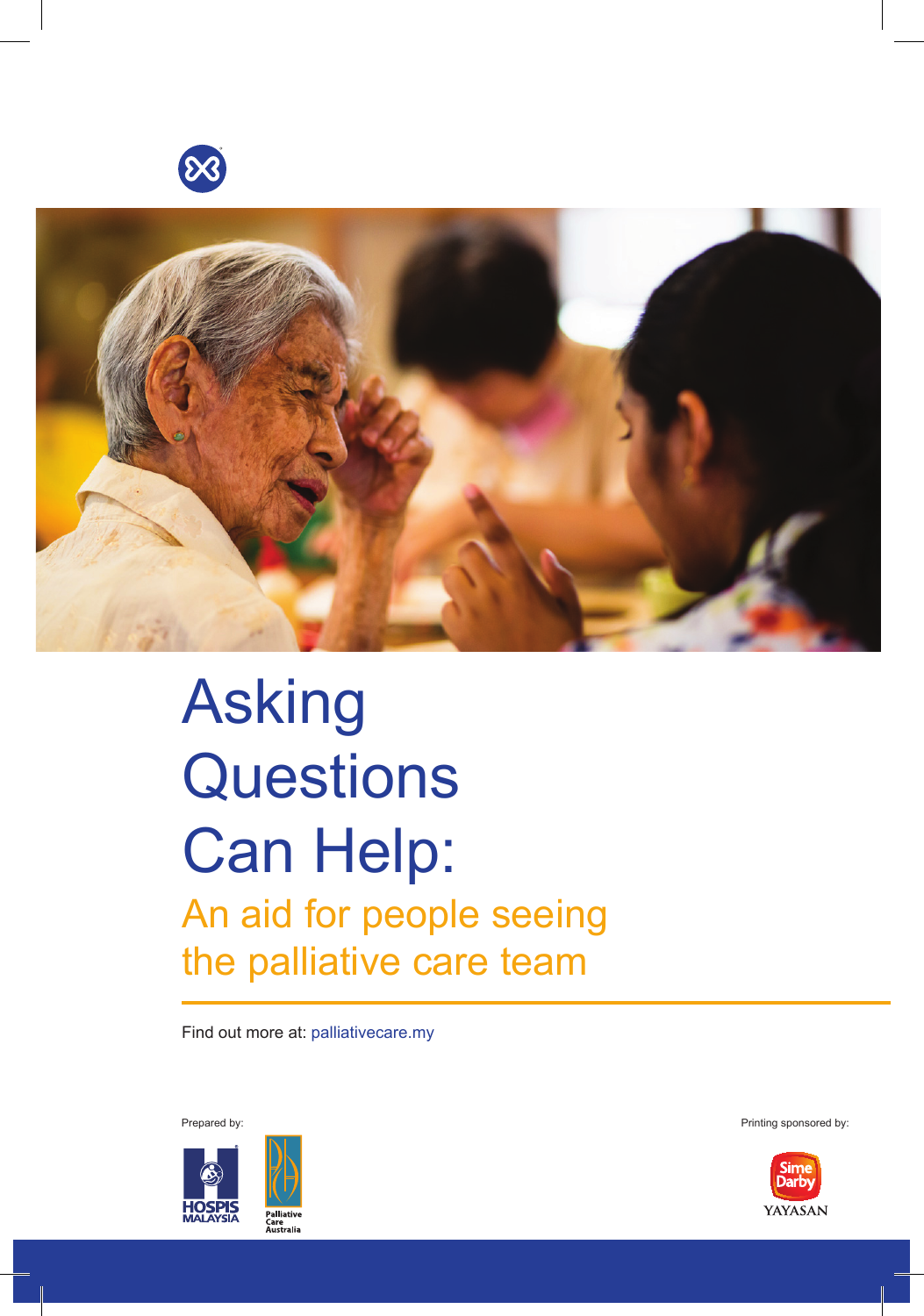# **CONTENTS**

|                                                                                                              | Page                                                                                                                                         |
|--------------------------------------------------------------------------------------------------------------|----------------------------------------------------------------------------------------------------------------------------------------------|
| $\overline{\phantom{0}}$<br>$\overline{\phantom{0}}$                                                         | Available care<br>Contacting the palliative care team<br>The relationship between the palliative care team and other<br>health professionals |
|                                                                                                              |                                                                                                                                              |
| $\sim$                                                                                                       | <b>Medications</b><br>Morphine                                                                                                               |
|                                                                                                              |                                                                                                                                              |
|                                                                                                              |                                                                                                                                              |
|                                                                                                              |                                                                                                                                              |
| $\overline{\phantom{0}}$<br>$\overline{\phantom{0}}$<br>$\overline{\phantom{0}}$<br>$\overline{\phantom{0}}$ | Support in the form of information<br>Practical support<br>Financial support<br><b>Emotional support</b><br>Spiritual & cultural support     |
|                                                                                                              |                                                                                                                                              |
|                                                                                                              |                                                                                                                                              |
| $\overline{a}$<br>$\overline{\phantom{0}}$                                                                   | Questions that I may want to ask<br>Questions that my carer or family may want to ask                                                        |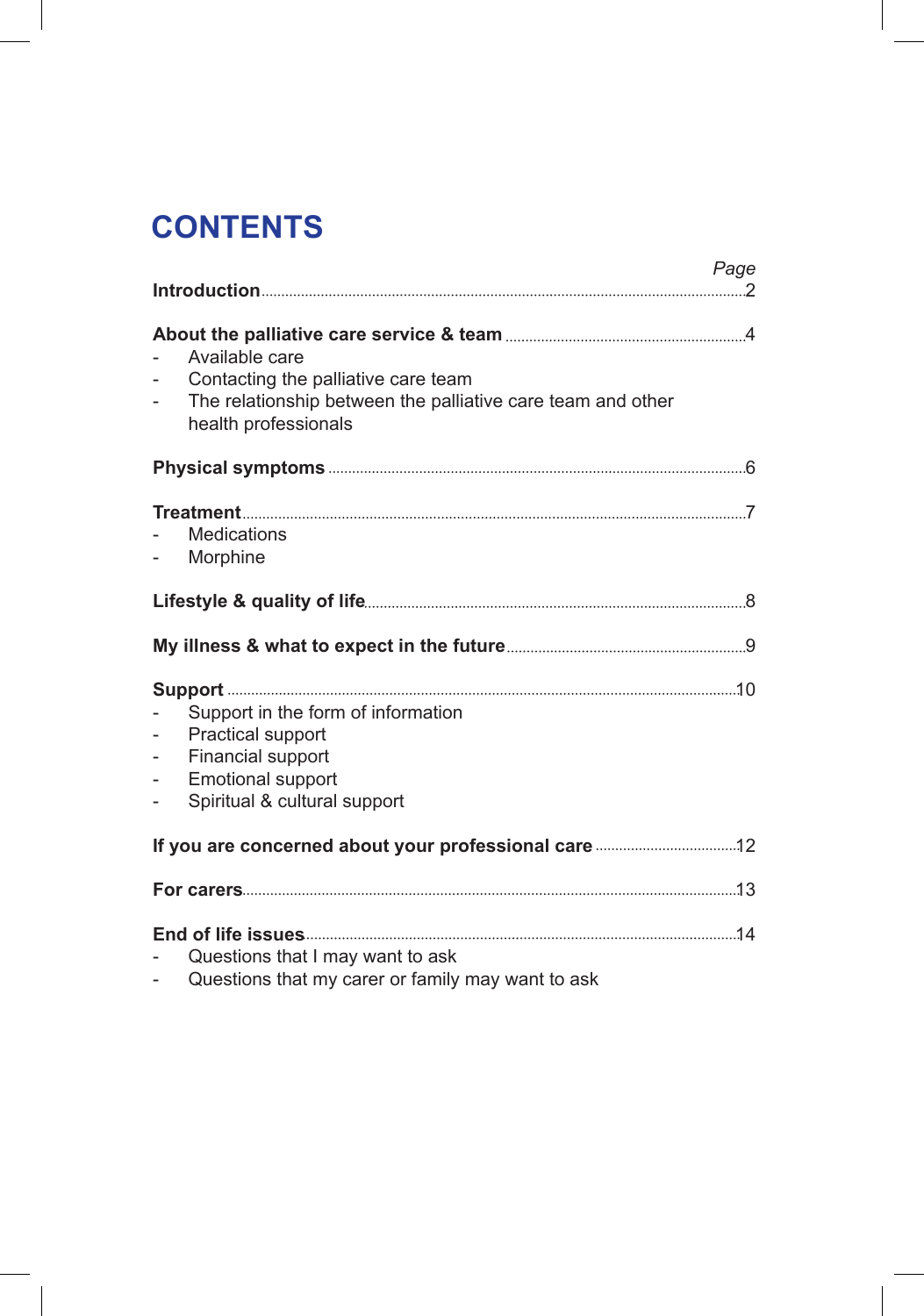# INTRODUCTION

Palliative care is the active total care of patients wiith a life-limiting illness. Control of pain, symptoms, and psychological, social and spiritual problems is paramount. The goal of palliative care is the achievement of the best quality of life for patients and their families. Many aspects of palliative care also apply earlier in the course of illness, together with treatment aimed at cure.

Most people who see a palliative care doctor for the first time have questions and concerns. Often these are forgotten in the rush of the moment, only to be remembered later. The purpose of this question list is to help you to get the information you want about palliative care and your illness.

The following questions have been asked by many people seeing a palliativecare team. They have been developed after much discussion with people referred to a palliative care service, their families and with health professionals working in the area of palliative care. Your palliative care doctor will be very happy to try and answer any questions you have. You can use this booklet while you are seeing the doctor.

You may like to circle the questions you want the doctor to answer and add any of your own that are not listed, in the space provided. The doctor may answer some of your questions without you even asking, but this booklet can serve as a checklist so that you know that you have covered everything that is important to you.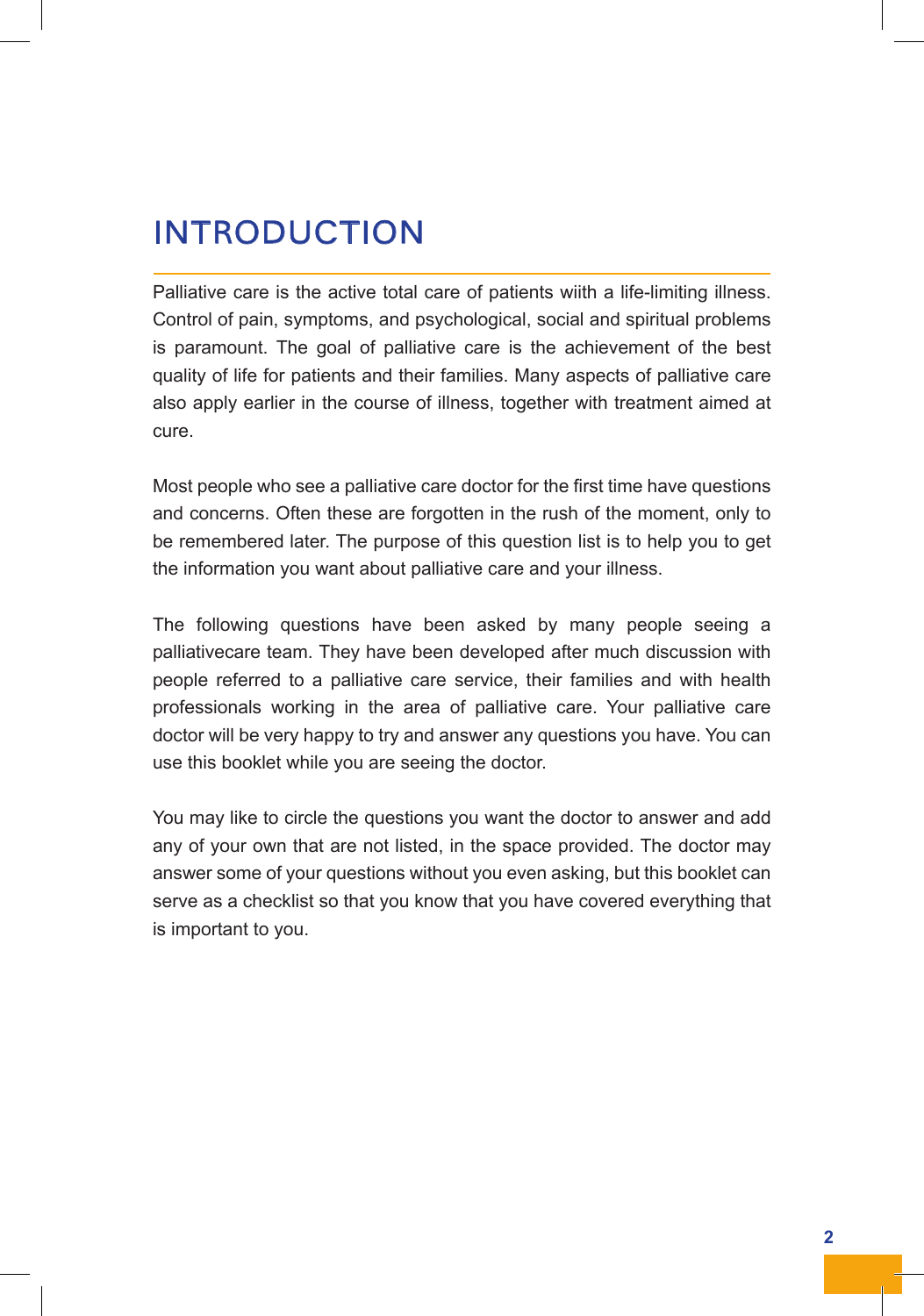Different people want different things at different times. You may wish to use this question list during this consultation. Or you may choose to use it later, or to discuss some of these issues with another member of the palliative care team (e.g. a nurse). You or your family may also find it helpful as a reference in the future, it is up to you. Please do not feel that you should ask any of these questions just because they are listed.

We have organised the booklet into topics. You may find that some of the topics and some of the questions are not relevant to you or your stage of illness. There may also be some topics that you do not want to read about at the moment. We suggest that you look at the headings first and then decide whether you wish to read the questions about that topic.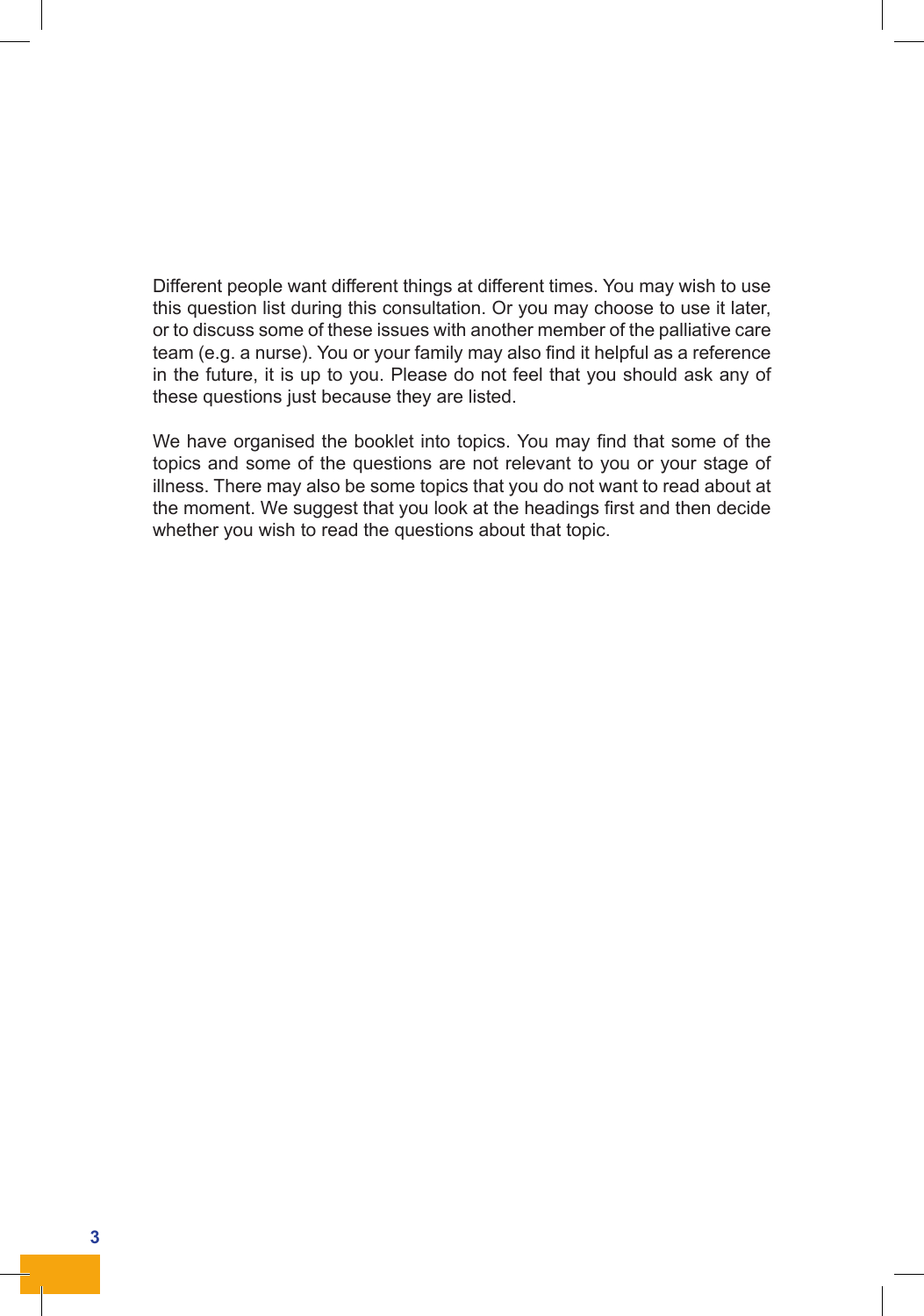# **ABOUT THE PALLIATIVE CARE SERVICE & TEAM**

### **Available care**

- Who are the members of the palliative care team and what do they do?
- What does the palliative care service offer that is different to the services provided by the other doctors/nurses that I see?
- Can I see the palliative care team both when I am at home and when I am in hospital?
- How much help is available at home (e.g. how often can I be seen by the palliative care team)?
- Is it possible for me to be admitted to the palliative care hospital for a short time (e.g. to get my symptoms under control or to give my family a break), and to then go home again?
- How do I access the services offered by the palliative care team?
- What is the cost involved with seeing the palliative care team?

### **Contacting the Palliative Care Team**

- How can I contact the palliative care team?
- In what circumstances can I or should I contact them?
- How often can I contact them?
- Is the palliative care service available after hours or in emergencies?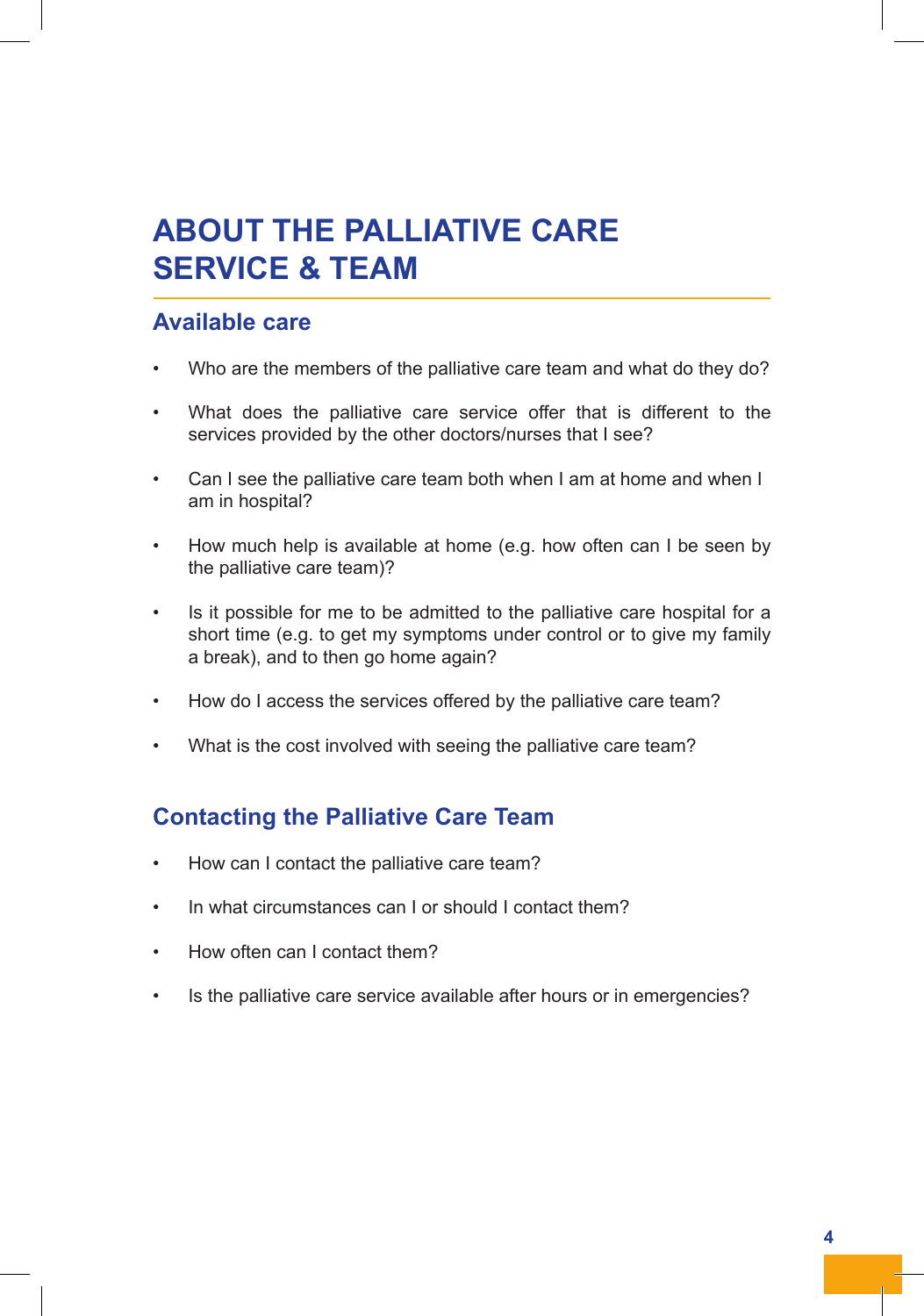### **The relationship between the Palliative Care Team and other health professionals**

- Does the palliative care team speak to my doctors involved in my care?
- Which of my health professionals should I contact first if I am unwell or if there is an emergency?
- Who will see me on a regular basis from now on?
- Can you help me choose another specialist?
- Can you help me to work out questions I may wish to ask my other doctors/specialists?
- Can you give me advice about treatment decisions that I am discussing with other doctors? For example whether to stop or start chemotherapy or other treatments.

#### **Additional questions:**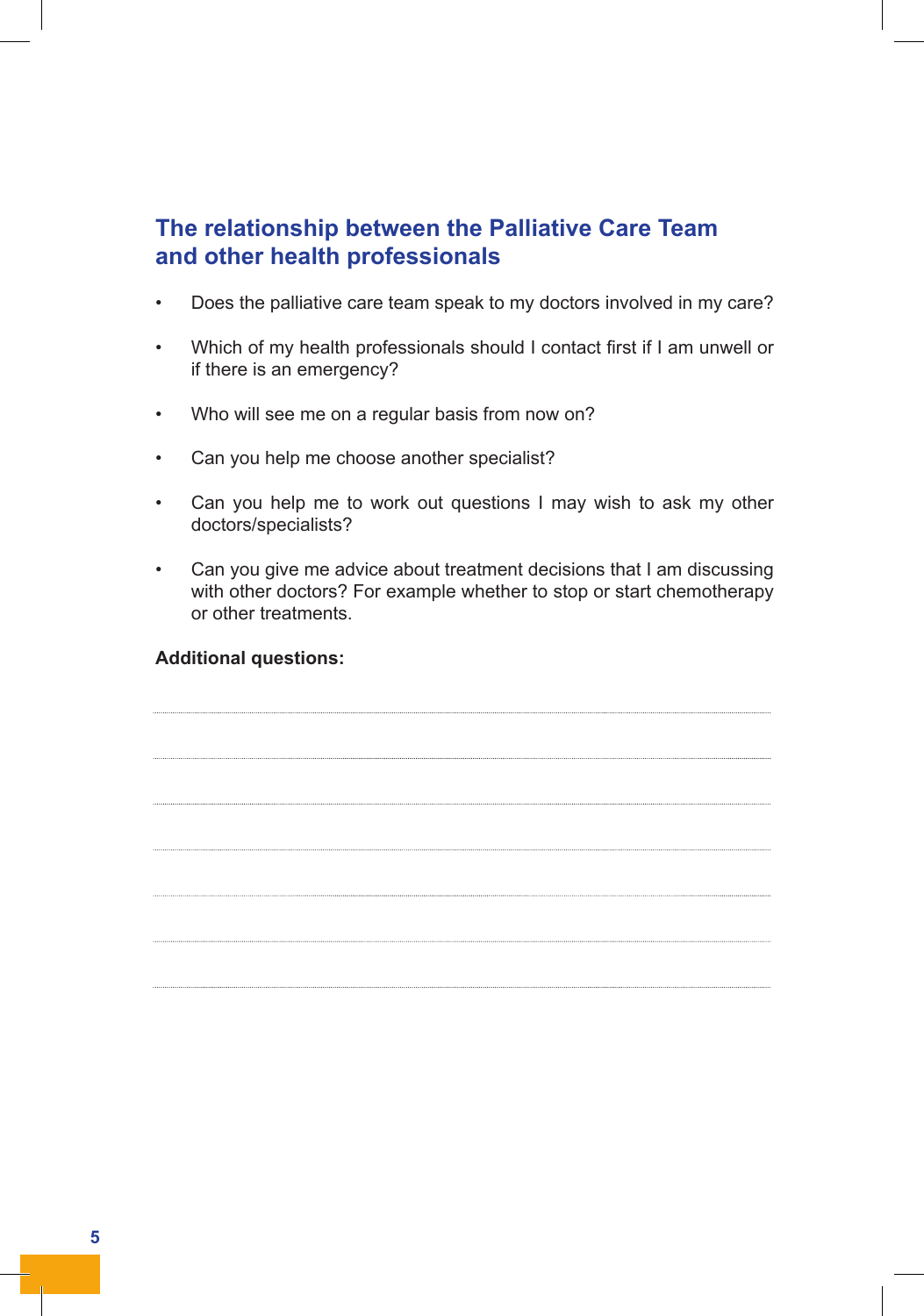## **PHYSICAL SYMPTOMS**

- If I have symptoms, what can be done to improve them? (e.g. pain or discomfort, constipation, shortness of breath, nausea or feeling sick, lack of appetite, tiredness, dry mouth)
- Can you help to control my pain?
- What are the different options available for controlling my pain?
- Can you help to control my other symptoms?
- What is the cause of my symptoms?

#### **Additional questions:**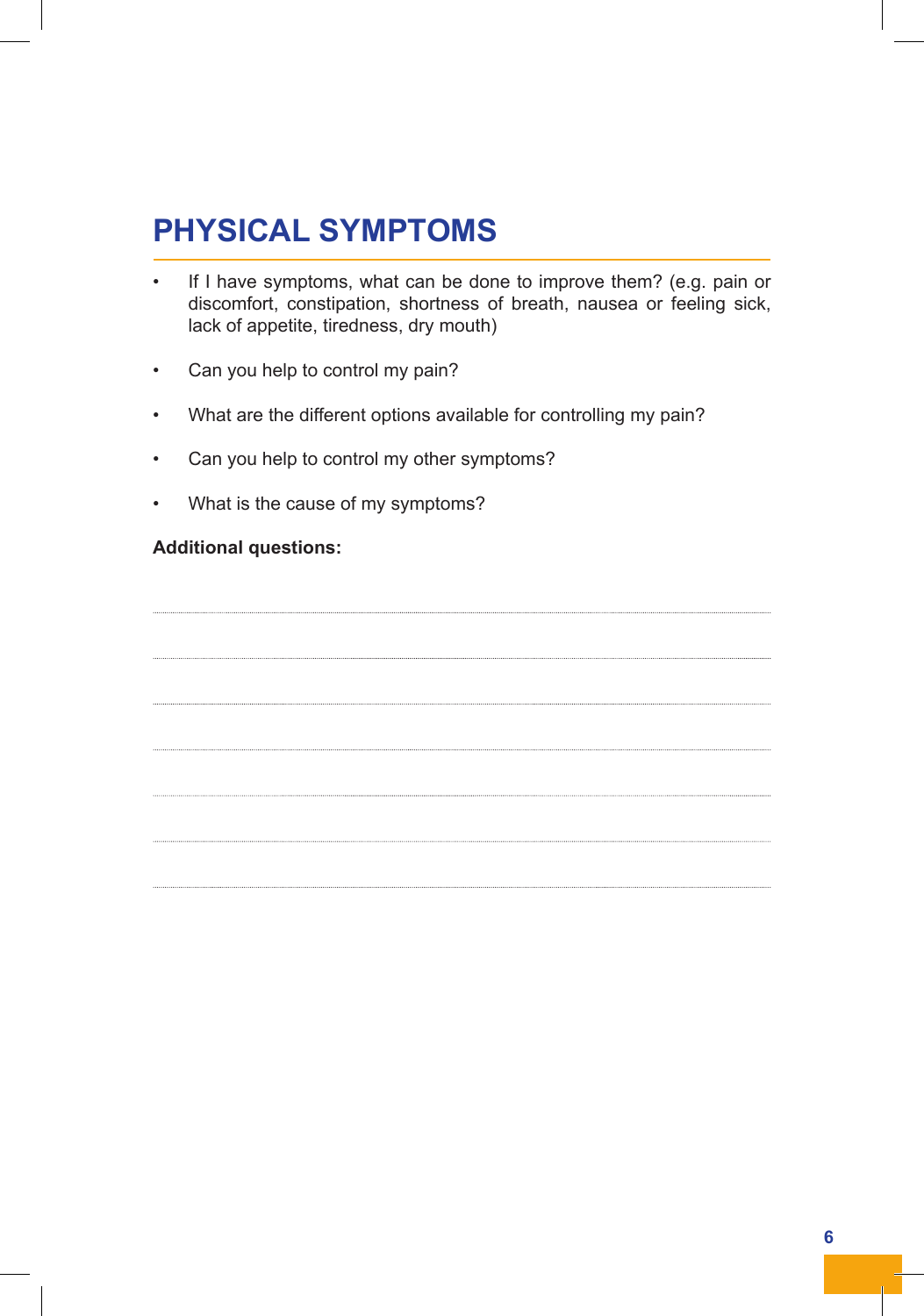### **TREATMENT**

#### **Medications**

- Please tell me the side effects of any new medication you prescribe. How likely are they to occur?
- What can be done about these side effects?
- Will new medication affect any of my present medications or other medical conditions?
- Are there any tablets that I should NOT take whilst on this new medication?
- What is the cost of any new medication?
- Can I get the new medication from my local pharmacy?
- What are all my tablets for?
- Are all my old tablets still necessary?
- How and when should I take my medication?
- How can I manage to take all my medication?
- Are there any natural or complementary (alternative) therapies that may be helpful for me?

#### **Morphine**

- Will my body get used to morphine if I start it now?
- Will it still be effective in the future?
- Is it addictive?
- Can I stop taking it if my pain goes away?
- Will it make me confused or sleepy?
- Will it make me constipated?
- What are the different ways of taking morphine (e.g. tablets)?
- Are there other painkillers or alternatives available?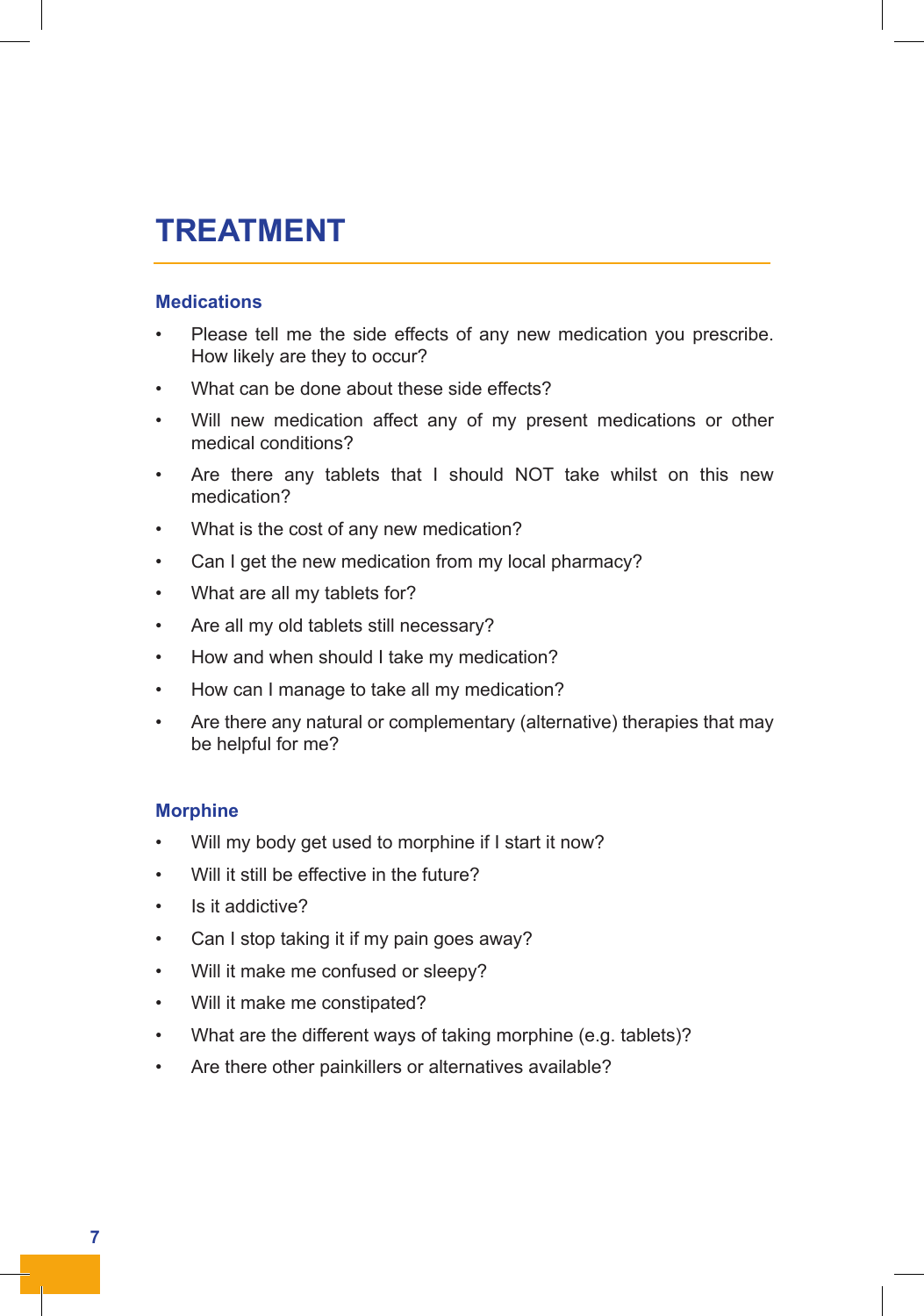# **LIFESTYLE & QUALITY OF LIFE**

- What can I expect to be able to do?
- How much activity or exercise is too much and how much is too little?
- What activities may help me to enjoy life more e.g. massage, meditation?
- How can I make the most of my life?
- What kind of food should I eat?
- How important is my diet?
- Can you advise me if and when I can return to work?
- Can you advise me about the timing of a holiday or trip I wish to take?
- Is it OK for me to drive?
- How can I remain close and intimate with my partner (physically and/ or emotionally)?

#### **Additional questions:**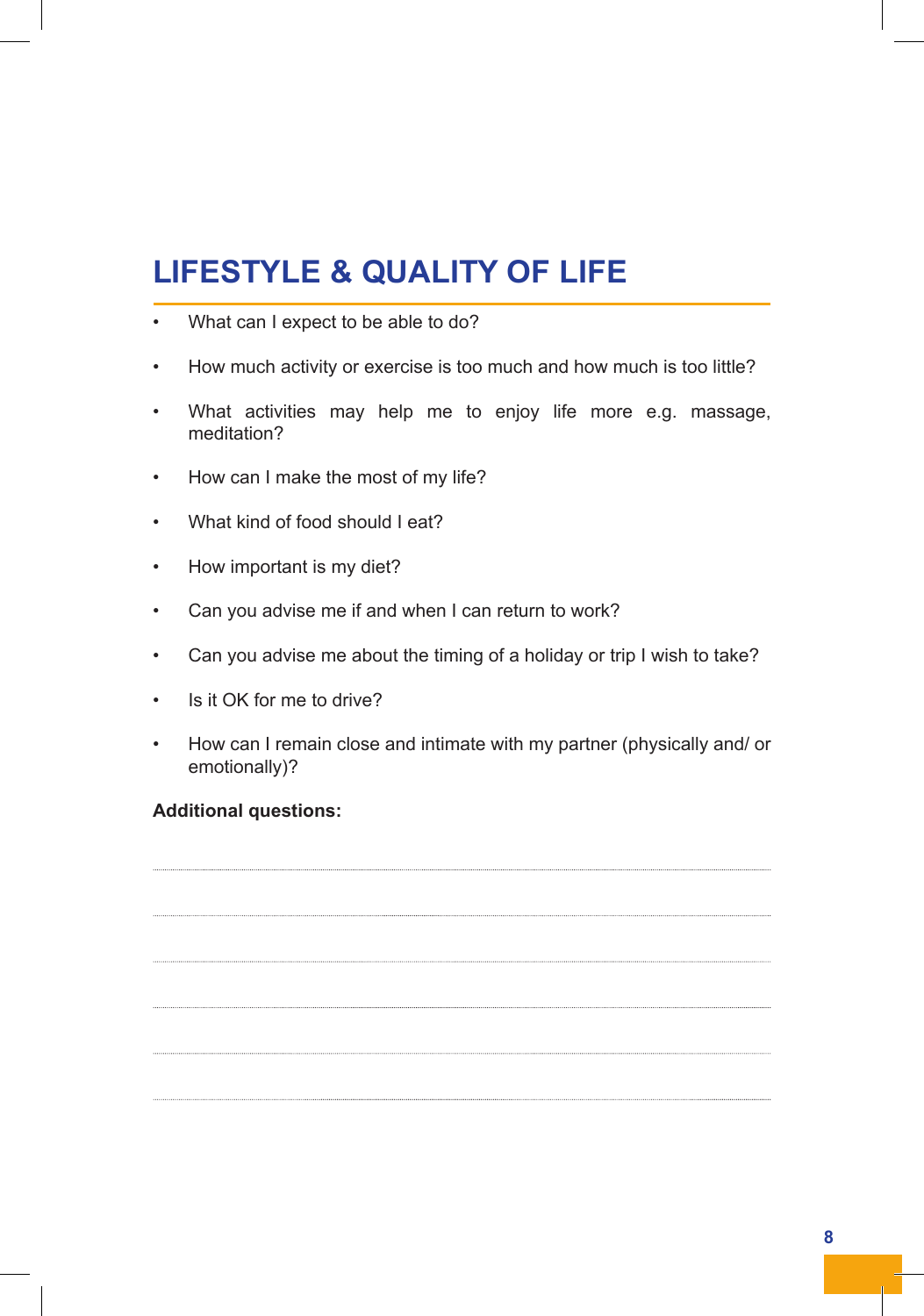# **MY ILLNESS & WHAT TO EXPECT IN THE FUTURE**

- What is going on with my illness?
- What are the chances of controlling my illness?
- Will the illness progress?
- What can I expect in the future?
- What symptoms may occur in the future and what should I do if they arise?
- Will I be in pain?
- Will my pain and other symptoms be controlled in the future?
- What are the worst days going to be like?
- What are the best days going to be like?
- How long am I likely to live?

#### **Additional questions:**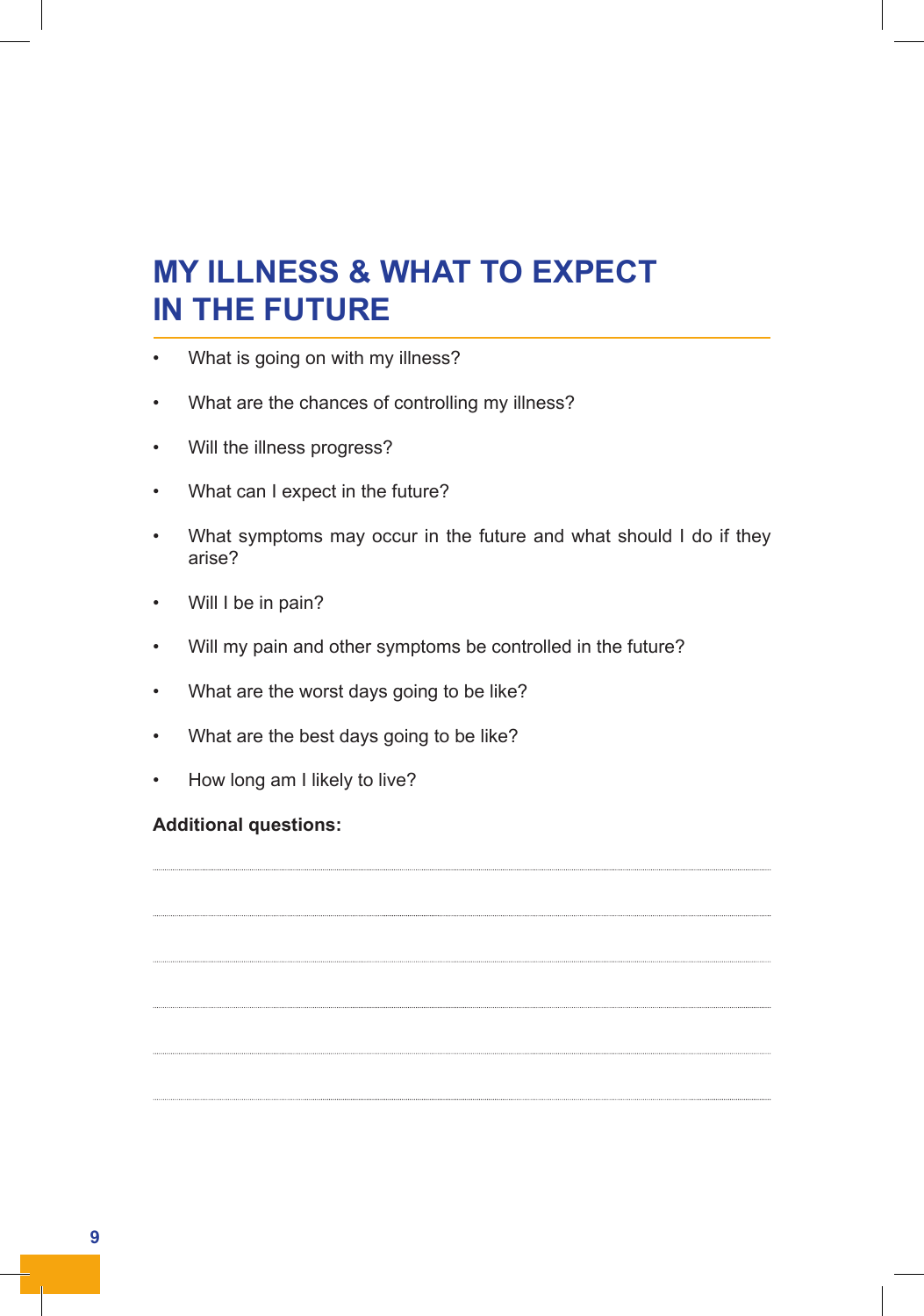# **SUPPORT**

### **Support in the form of Information**

- What information is available about palliative care and my illness?
- Are books, videos or pamphlets available?
- Are there any other organisations that would be useful for me to contact?

### **Practical Support**

- Is there a program of activities available through the palliative care service? (e.g. physiotherapy, massage, spa, breathlessness clinic, day centre)
- Can you provide equipment to make every-day living easier at home?
- Am I eligible for disability parking? How do I apply for this?
- Are there any volunteers available to help me? (e.g. to take me to an appointment or to do the shopping)

#### **Financial Support**

- What costs will I have during my illness (e.g. for any equipment required or medications)?
- Is there any way I can get medical equipment (e.g. oxygen) or medications at a cheaper price?
- What financial assistance is available for my carer or me (e.g. pensions)?
- Is there someone I can talk to about financial matters?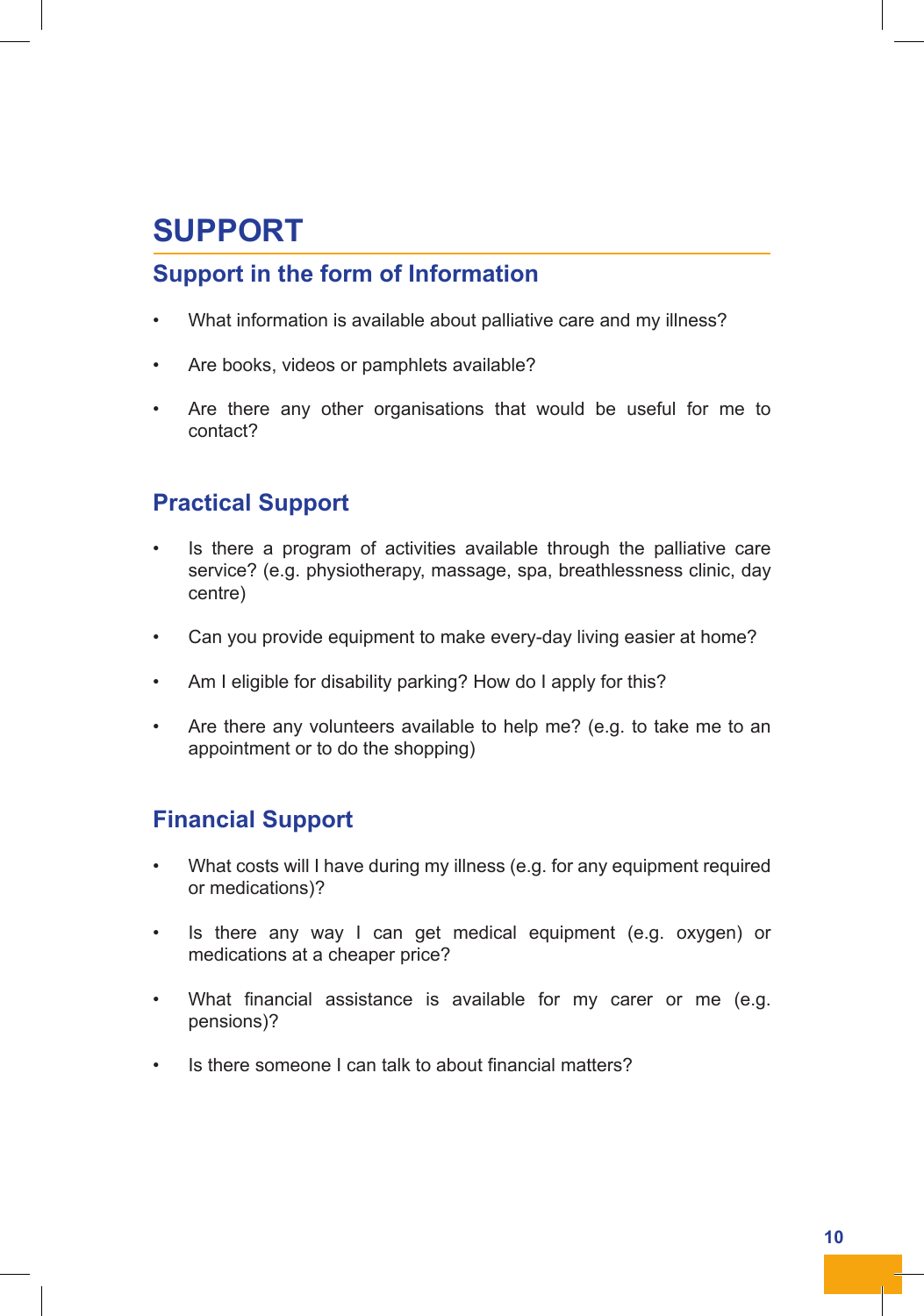### **Emotional Support**

- How am I likely to feel through this and what can I do to cope?
- How can I deal with depression if this occurs?
- Is there someone I can talk to about my fears and concerns?
- How can I cope with the changes in my body as a result of this illness?
- Is it possible for me to talk to a member of the palliative care team alone or for my carer to do so?
- Are there any support groups available?
- Can someone help me to communicate with other members of my family about what is happening to me?
- What support is available for other people in the family, such as my carer or my children?

### **Spiritual & Cultural Support**

- Is there anyone that I can speak to about my spiritual or religious needs?
- Can you arrange for me to talk with someone from my culture, someone who may understand me better?

#### **Additional questions:**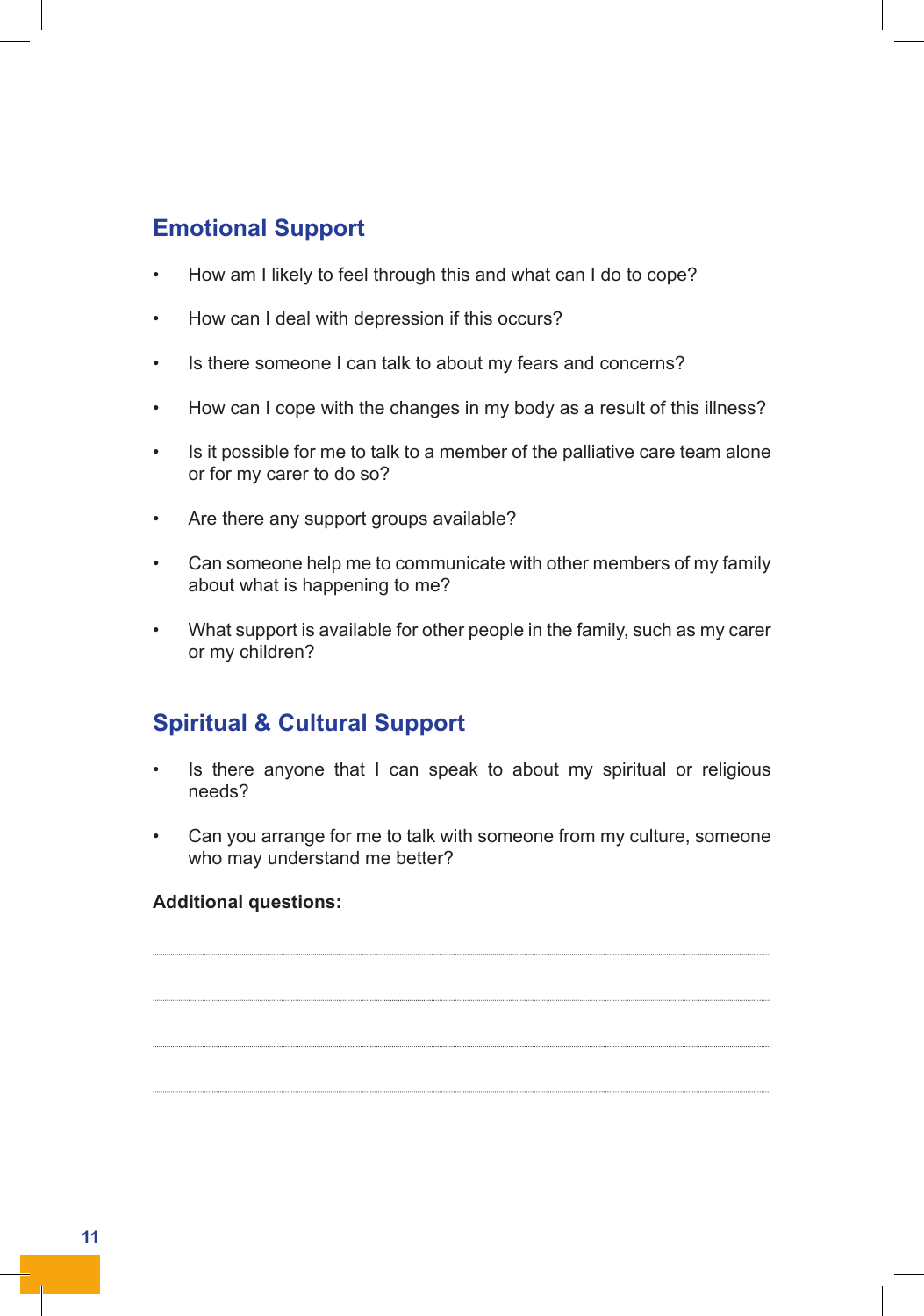# **IF YOU ARE CONCERNED ABOUT YOUR PROFESSIONAL CARE**

- Who can I talk to if I am concerned about the care that I am receiving?
- Is it possible for me to see someone else if I don't get along with my palliative care nurse or doctor? How do I go about this?
- Can I get a second opinion about any aspect of my palliative care?
- Can I choose which hospital or palliative care team I am linked to?

#### **Additional questions:**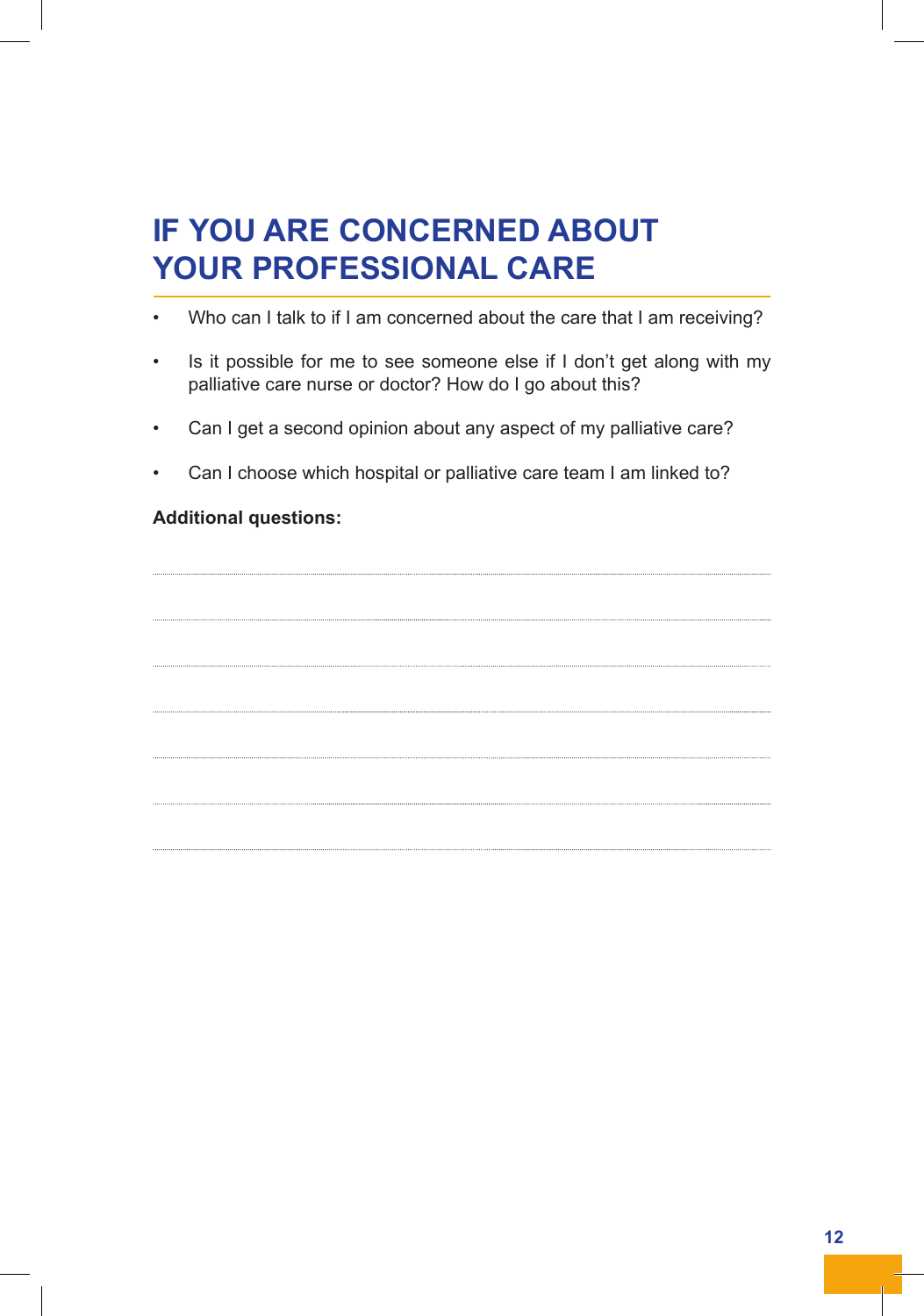## **FOR CARERS**

*If you have a carer the following questions may be useful for them. Some of the questions listed here may not be relevant to your stage of illness.*

- What skills will I need as a carer?
- Do you think I can look after my partner, relative or friend at home?
- Can I get help if I cannot manage?
- What can I do if I am not coping?
- How can I best support the person that I am caring for?
- What should I do if my partner, relative or friend won't eat very much?
- If my partner, relative or friend eats more, will this make them live longer?
- How can I assist health professionals to talk to my partner, relative or friend in a way that respects their personality/culture?
- Who can I talk to if I am concerned about the care my partner, relative or friend is receiving?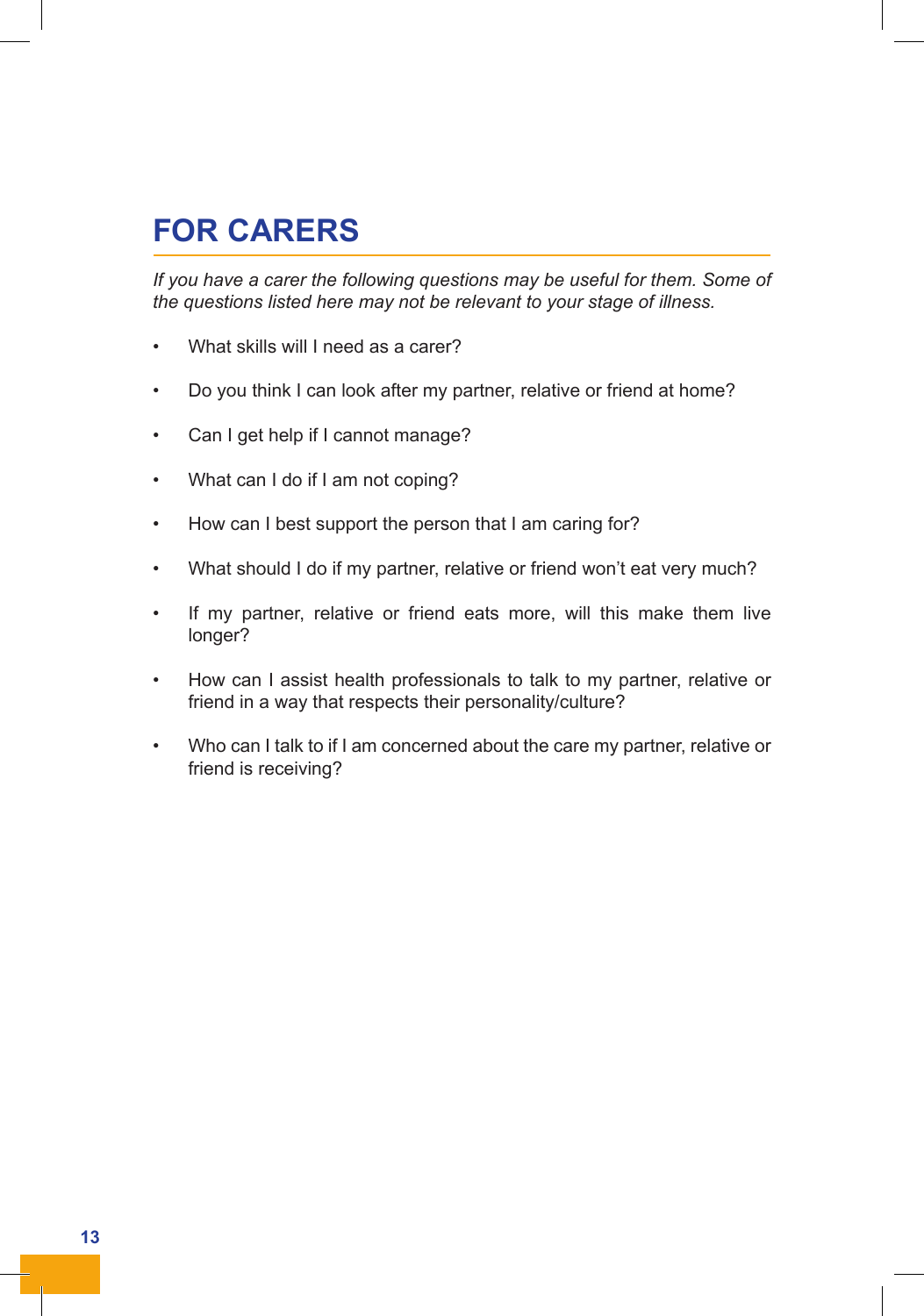# **END OF LIFE ISSUES**

*The following questions may not be relevant to you or your stage of illness. Please do not feel you have to read this section if you don't want to, but there may come a time in the future when you want to ask some of these questions.*

#### **Questions that I may like to ask**

- How do I get my affairs in order and write a will?
- Who can I talk to about the medical care that I want in the future when I am no longer able to speak for myself?
- How can I cope when I get sicker and can no longer care for myself?
- How can I cope with becoming more dependent on others?
- What can I expect in the last days of my life?
- Will you be able to tell me when it is getting close to the time I will die?
- What happens if I go into a coma?
- Is it possible for me to die at home rather than in the palliative care ward or hospital?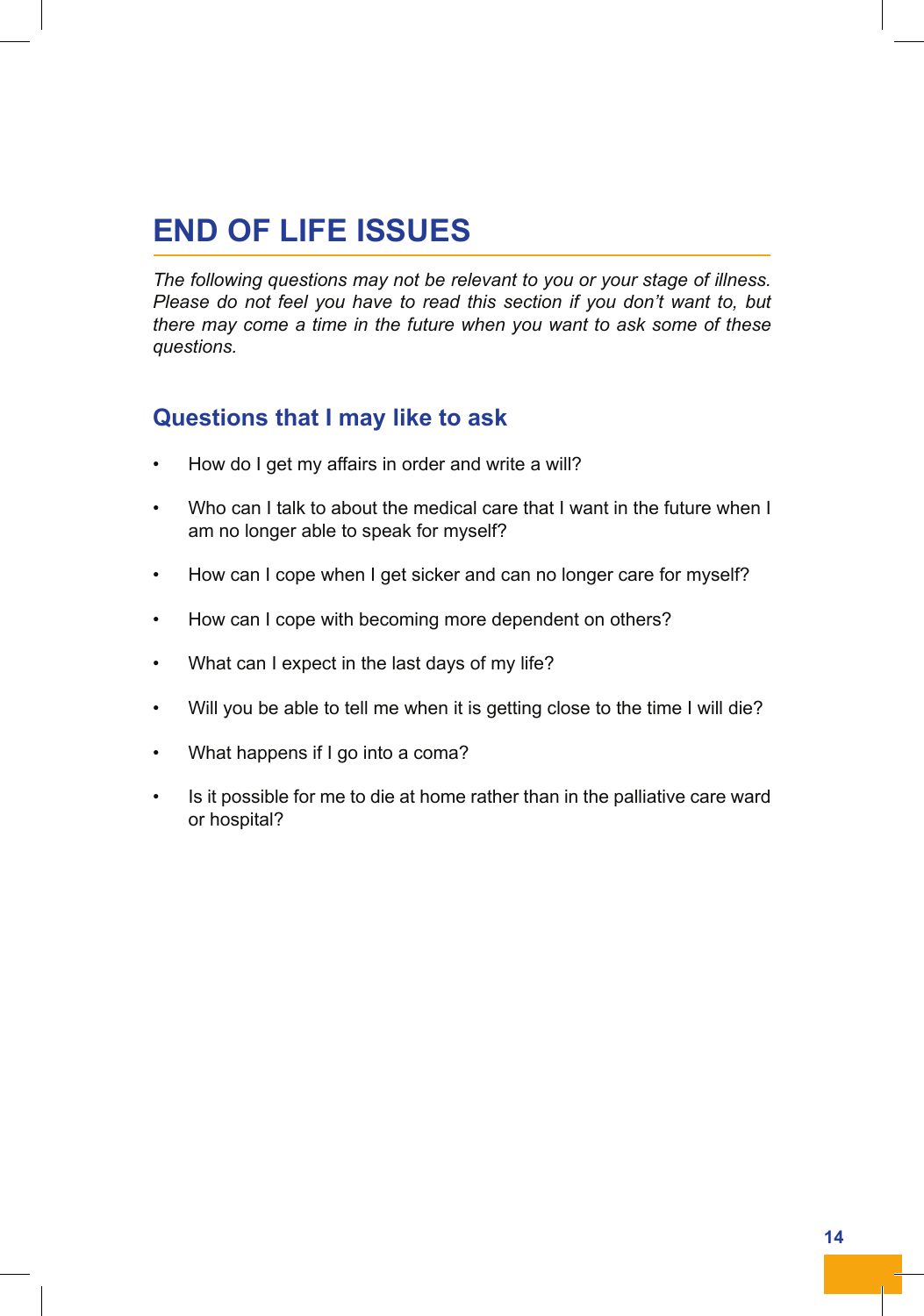### **Questions that my carer or family may like to ask**

- If I cannot manage to look after my partner, relative or friend at home, how can we come to terms with this?
- What should I say when the person that I am caring for asks, "am I dying"?
- Will you be able to tell me when it is getting close to the time that he/she will die?
- When should I call the rest of the family? What should I say to them? Could you speak with them?
- How do I know when he/she has died?
- What happens after he/she dies (e.g. what happens to their body, how do we arrange the funeral)?
- What support is available for the family after the person dies?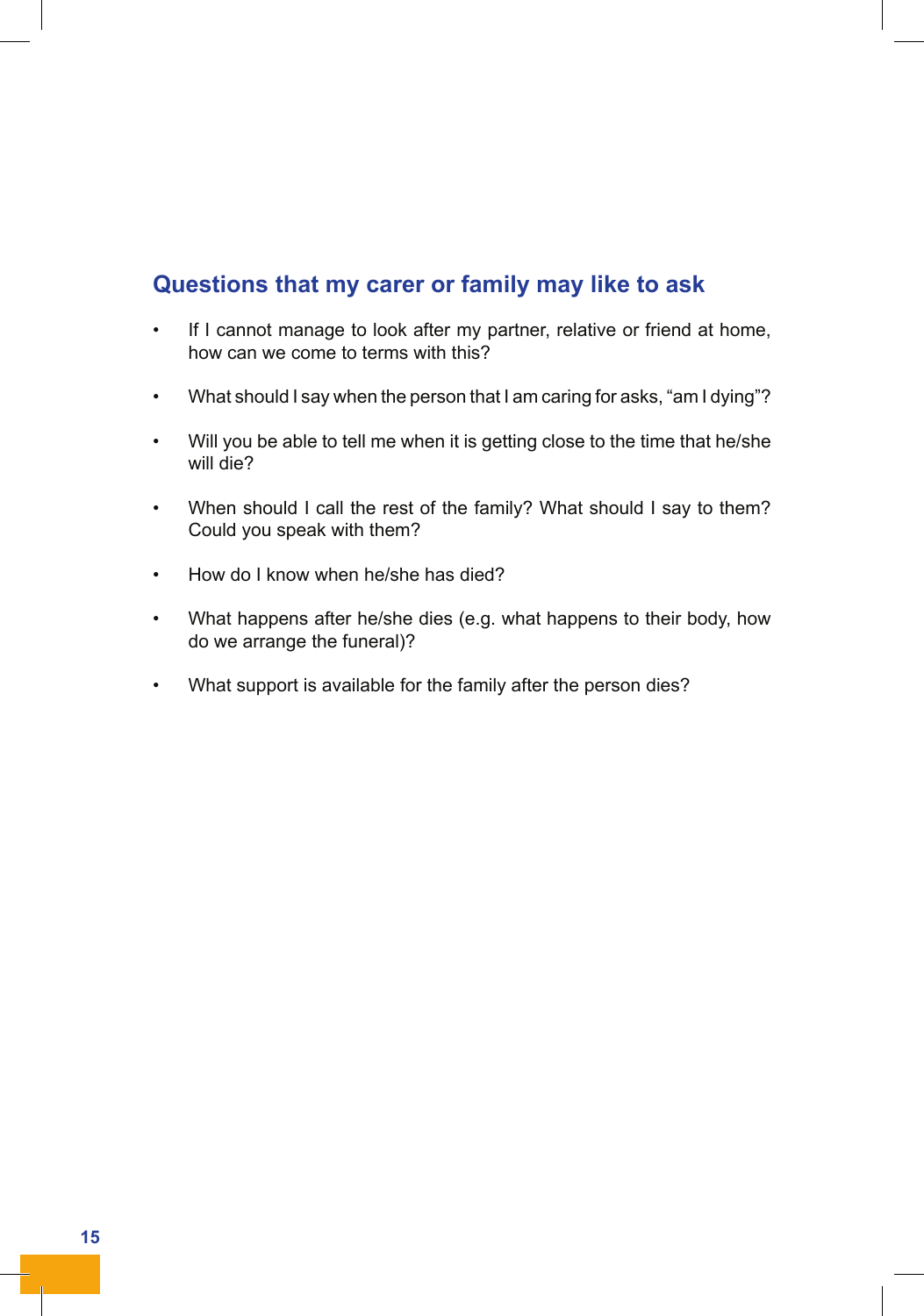### **OTHER QUESTIONS**

You may wish to write any other questions that you have in the space below: